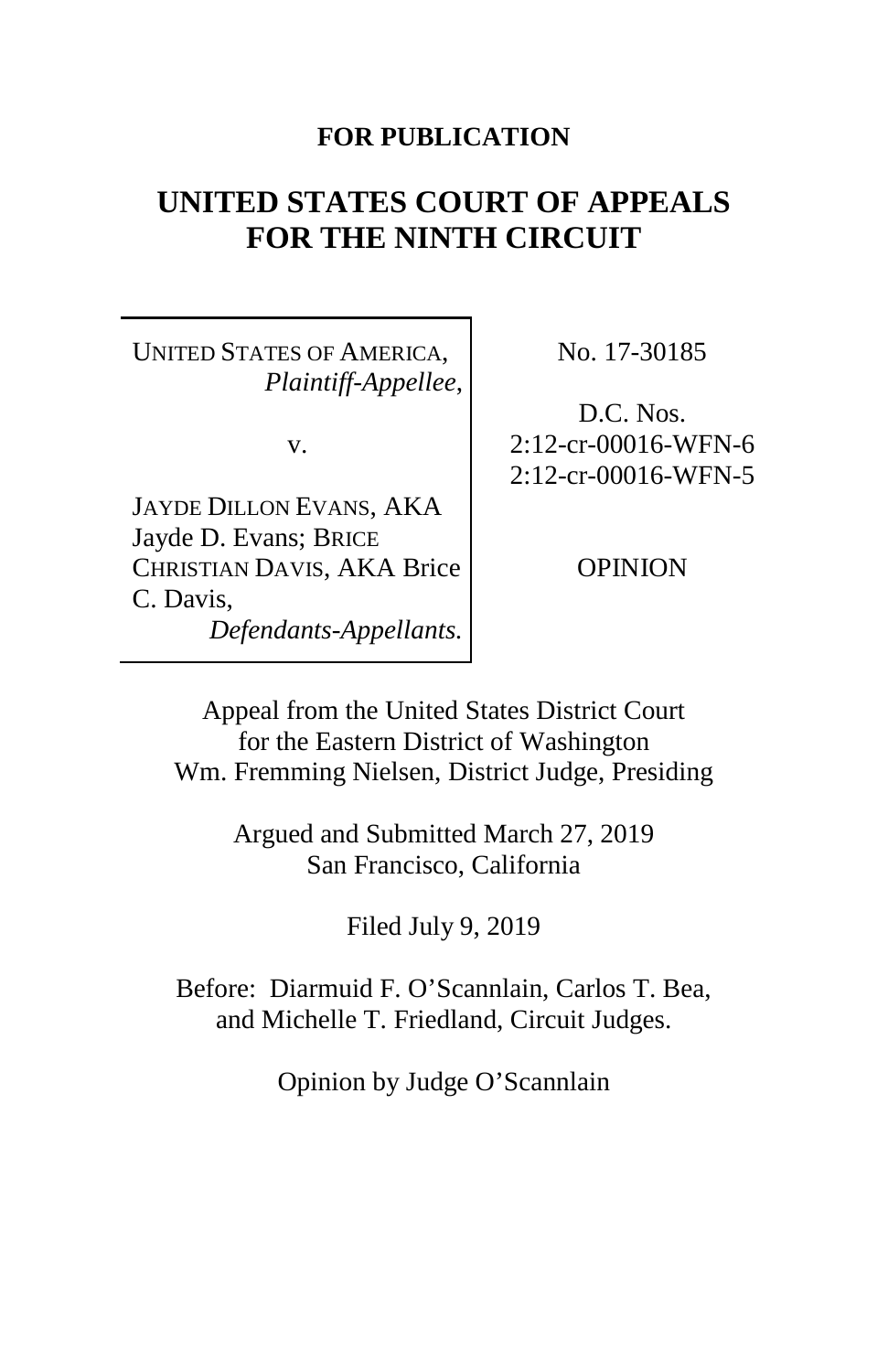# **SUMMARY[\\*](#page-1-0)**

#### **Criminal Law**

The panel affirmed the district court's judgment on remand denying a motion by two medical marijuana growers to enjoin their federal prosecutions for violations of the Controlled Substances Act.

In the prior appeal, the panel held that a congressional appropriations rider prohibited the Department of Justice from spending appropriated funds to prosecute individuals who engaged in conduct permitted by state medical marijuana laws; and remanded to the district court with instructions to hold an evidentiary hearing to determine whether the defendants' conduct was completely authorized by state law. On remand, the district court found that the defendants were not in strict compliance with Washington's Medical Use of Cannabis Act (MUCA).

In this appeal, the panel held that because the appropriations rider authorizes the defendants to seek to enjoin prosecution, the defendants – not the Government – bear the burden of proof regarding whether the state's medical-marijuana laws completely authorized the defendants' conduct.

Explaining that this court looks to the state law's substantive authorizations but not to the state's procedural rules that give practical effect to its medical-marijuana regime, the panel rejected the defendants' contention that the

<span id="page-1-0"></span>**<sup>\*</sup>** This summary constitutes no part of the opinion of the court. It has been prepared by court staff for the convenience of the reader.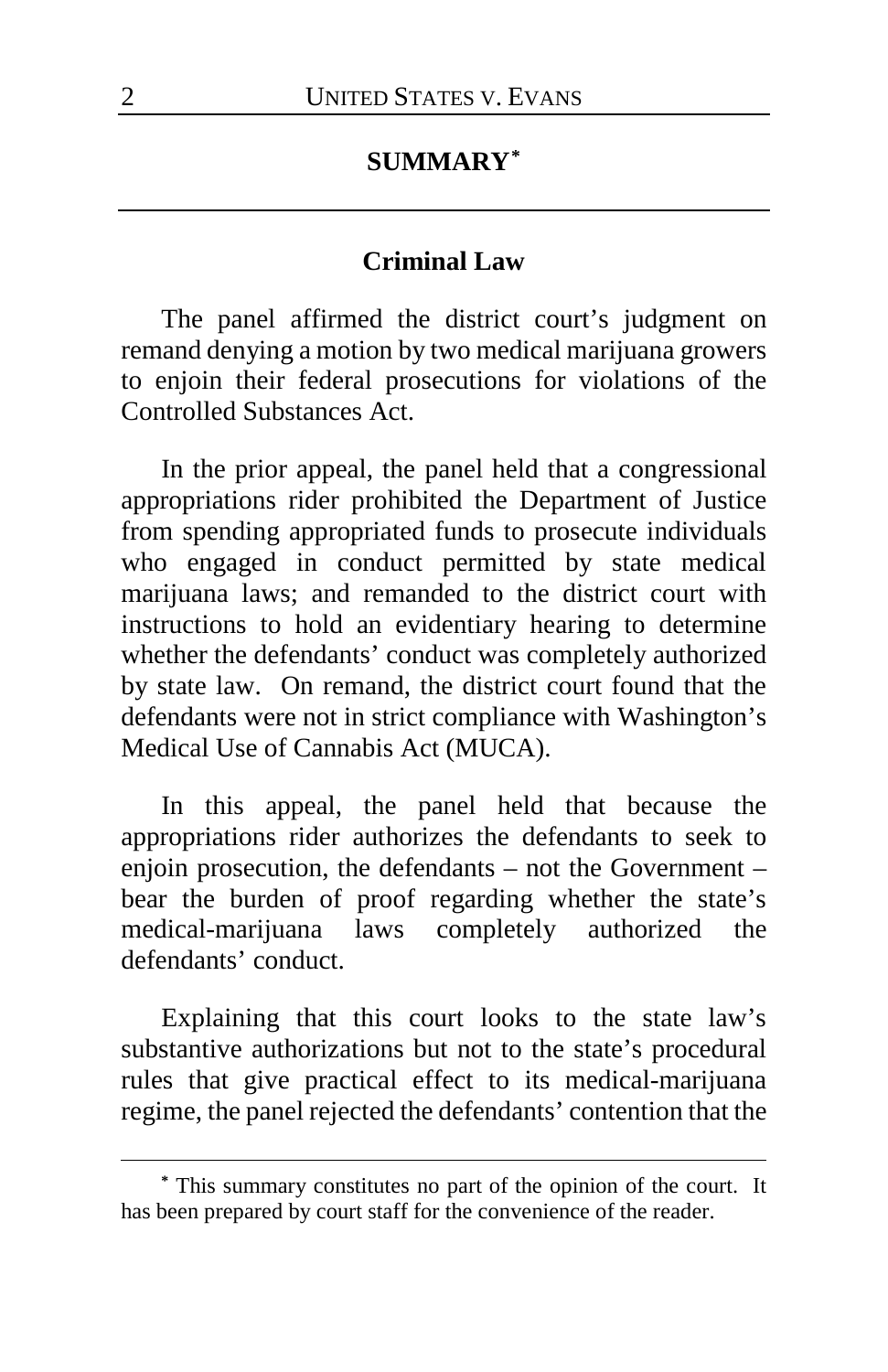Government must procure a jury verdict of noncompliance in Washington State Court before it can prosecute them for their federal crimes.

The panel held that the district court correctly refused to allow the defendants to assert "common law affirmative defenses," and correctly focused on the defendants' compliance with MUCA itself.

Affirming the district court's factual finding that the defendants did not strictly comply with MUCA, the panel held that the district court did not clearly err in finding that the defendants, neither of whom claimed to be a "designated provider," were likewise not "qualified patients."

### **COUNSEL**

Nicolas V. Vieth (argued), Vieth Law Offices, Chtd., Coeur d'Alene, Idaho; David M. Miller (argued), Miller & Prothero, Spokane, Washington; for Defendants-Appellants.

Timothy J. Ohms (argued), Assistant United States Attorney; Joseph H. Harrington, United States Attorney; United States Attorney's Office, Spokane, Washington; for Plaintiff-Appellee.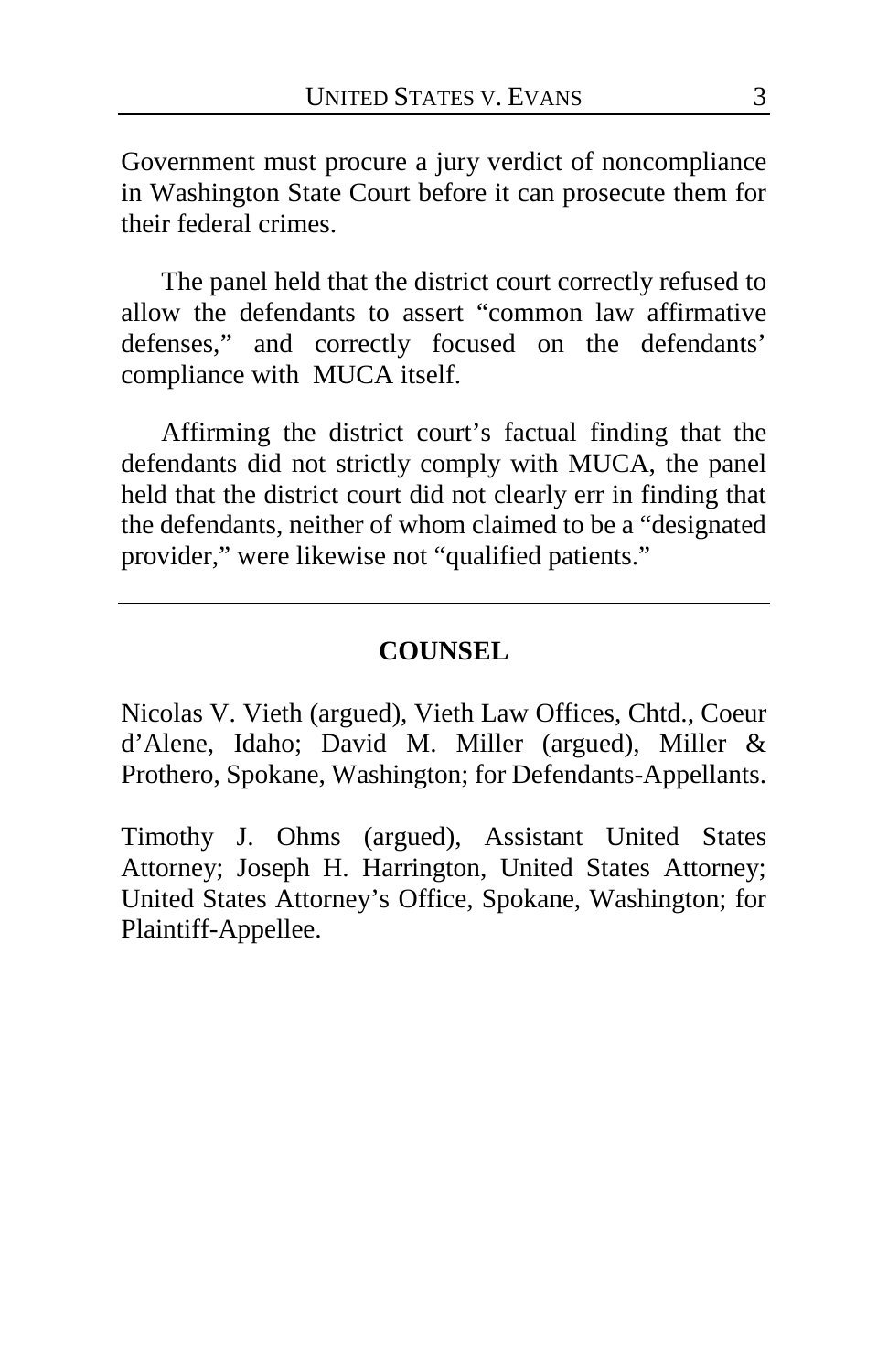#### **OPINION**

#### O'SCANNLAIN, Circuit Judge:

We must decide, once again, whether marijuana growers may enjoin federal prosecution in a state which has legalized medical use.

#### I

#### A

In 2011, a group of friends decided to grow and to sell medical marijuana. Tyler McKinley, Samuel Doyle, and Jared Kynaston identified a suitable residential property in Spokane County, Washington. McKinley signed the lease and the power bill, and Doyle and Kynaston moved into the residence to manage the grow. Doyle "definitely . . . was the one in charge," as a former employee later testified, while Kynaston was "the smart one on growing pot plants [who] knew all the chemistry stuff and everything like that."

Soon enough, Doyle and Kynaston needed help bringing the crop to market, so they hired Jayde Evans and Brice Davis—the defendants-appellants in this case—to work as "trimmers." Evans and Davis would wait for Kynaston to harvest a marijuana plant, then "[s]it there on the couch and trim the leaves off." While the trimmers worked, Kynaston would set consumable marijuana on the table, and if "[they] wanted to smoke, [they] would smoke."

In November 2011, the burgeoning enterprise ended abruptly when federal and state law enforcement officers raided the grow. Officers found 562 marijuana plants growing in a greenhouse, the garage, and the residence itself. Federal prosecutors soon indicted Evans, Davis, Kynaston,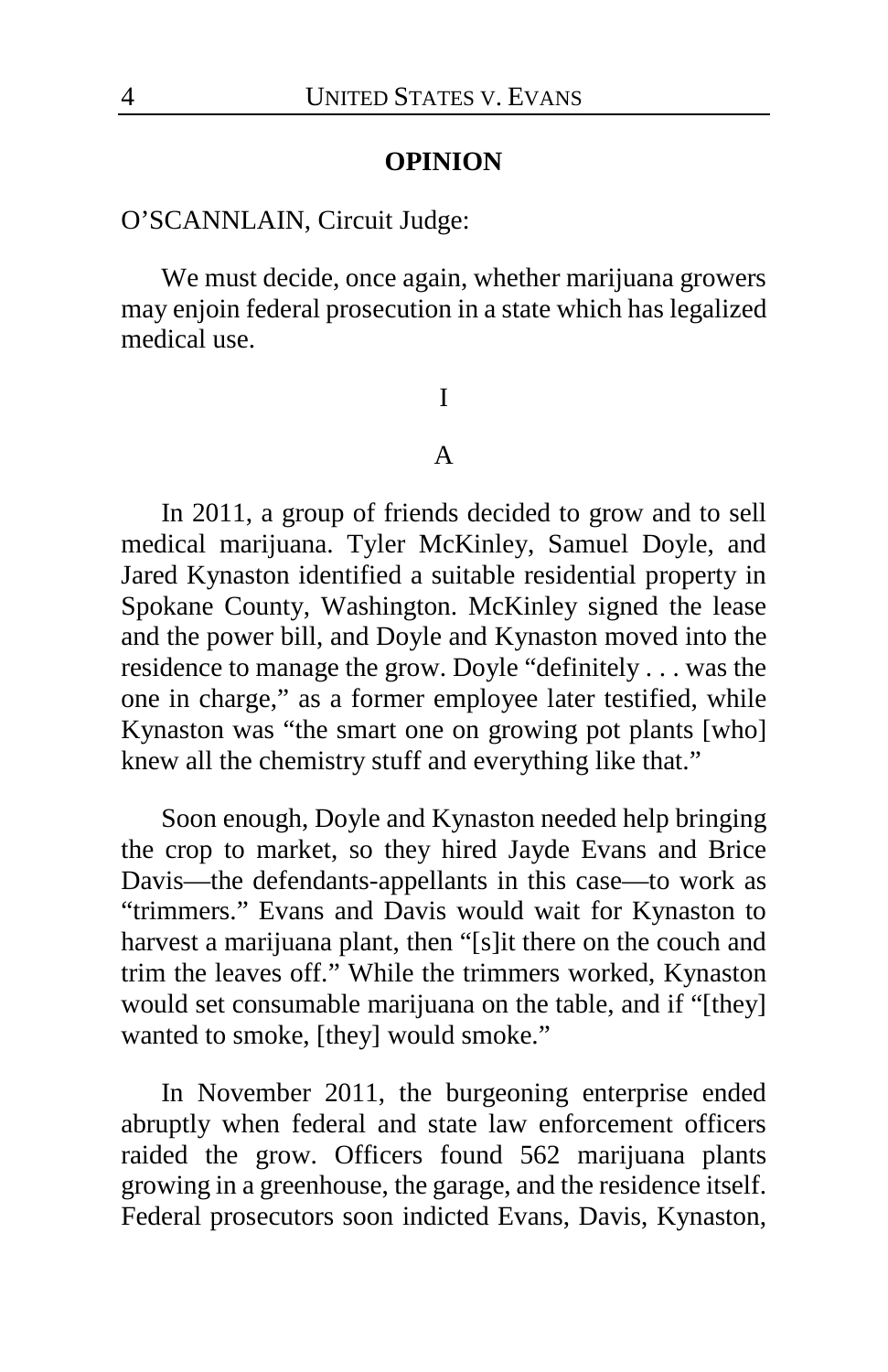Doyle, McKinley, and two other trimmers in the Eastern District of Washington for various violations of the Controlled Substances Act ("CSA"). *See* 21 U.S.C. § 821 *et seq.*

In 2014, McKinley filed a motion (which Evans and Davis, among other defendants, joined) seeking an "order dismissing the indictment and/or enjoining the Government from taking any further action of any kind in the prosecution of this case." They claimed that Congress enacted an appropriations rider that forbade the Department of Justice ("DOJ") from spending money to prosecute them. Section 538 of the statute reads as follows:

> None of the funds made available in this Act to the Department of Justice may be used, with respect to [several states, including Washington], to prevent such States from implementing their own State laws that authorize the use, distribution, possession, or cultivation of medical marijuana*.*

Consolidated and Further Continuing Appropriations Act, 2015, Pub. L. No. 113-235, § 538, 128 Stat. 2130, 2217.**[1](#page-4-0)** The movants argued that, because the State of Washington legalized the medical use of marijuana, § 538 prohibited DOJ from using appropriated funds to prosecute them. The district court denied the motion, and the movants appealed

<span id="page-4-0"></span>**<sup>1</sup>** Congress has reenacted the same provision each year since. *See, e.g.*, Consolidated Appropriations Act, 2019, Pub. L. No. 116-6, § 537, 133 Stat. 13, 138. Because the language in each is materially the same, we simply refer to the provision as "§ 538" or "the appropriations rider."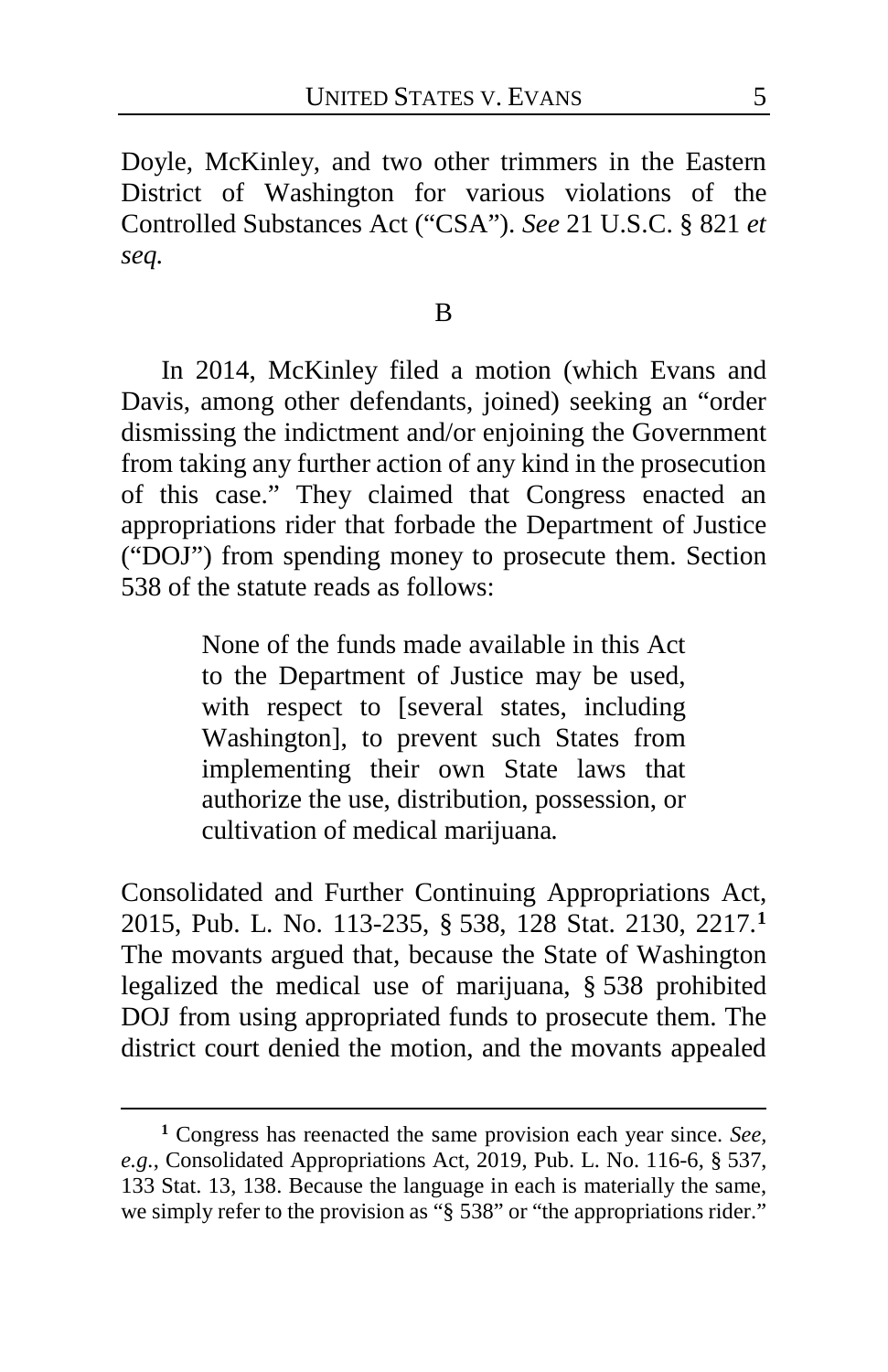the interlocutory order. We then consolidated such appeal with several similar ones arising contemporaneously out of the Northern and Eastern Districts of California. *See United States v. McIntosh*, 833 F.3d 1163, 1168–69 & n.1 (9th Cir. 2016).

In *McIntosh*, which disposed of all the consolidated appeals, we vacated the district court's injunction denial order in this case. *Id.* at 1180. If Congress "expressly prohibits DOJ from spending funds on certain actions," we reasoned, then "federal criminal defendants may seek to enjoin the expenditure of those funds." *Id.* at 1173. Interpreting § 538's text,**[2](#page-5-0)** we concluded that DOJ could not spend appropriated funds to prosecute "individuals who engaged in conduct permitted by the State Medical Marijuana Laws." *Id.* at 1177. Nevertheless, because prosecution of *non*-compliant defendants "does not prevent the implementation" of such laws, *id.* at 1178, we stressed that defendants would not be able to enjoin their prosecutions unless they "*strictly complied* with all relevant conditions imposed by state law on the use, distribution, possession, and cultivation of medical marijuana," *id.* at 1179 (emphasis added). Accordingly, we remanded to the district court with instructions to hold an "evidentiary hearing[] to determine whether [the movants'] conduct was completely authorized by state law." *Id.*

<span id="page-5-0"></span>**<sup>2</sup>** In *McIntosh*, we referred to the rider as § 542, but because the rider's text has remained materially the same since that time, our holdings remain unchanged.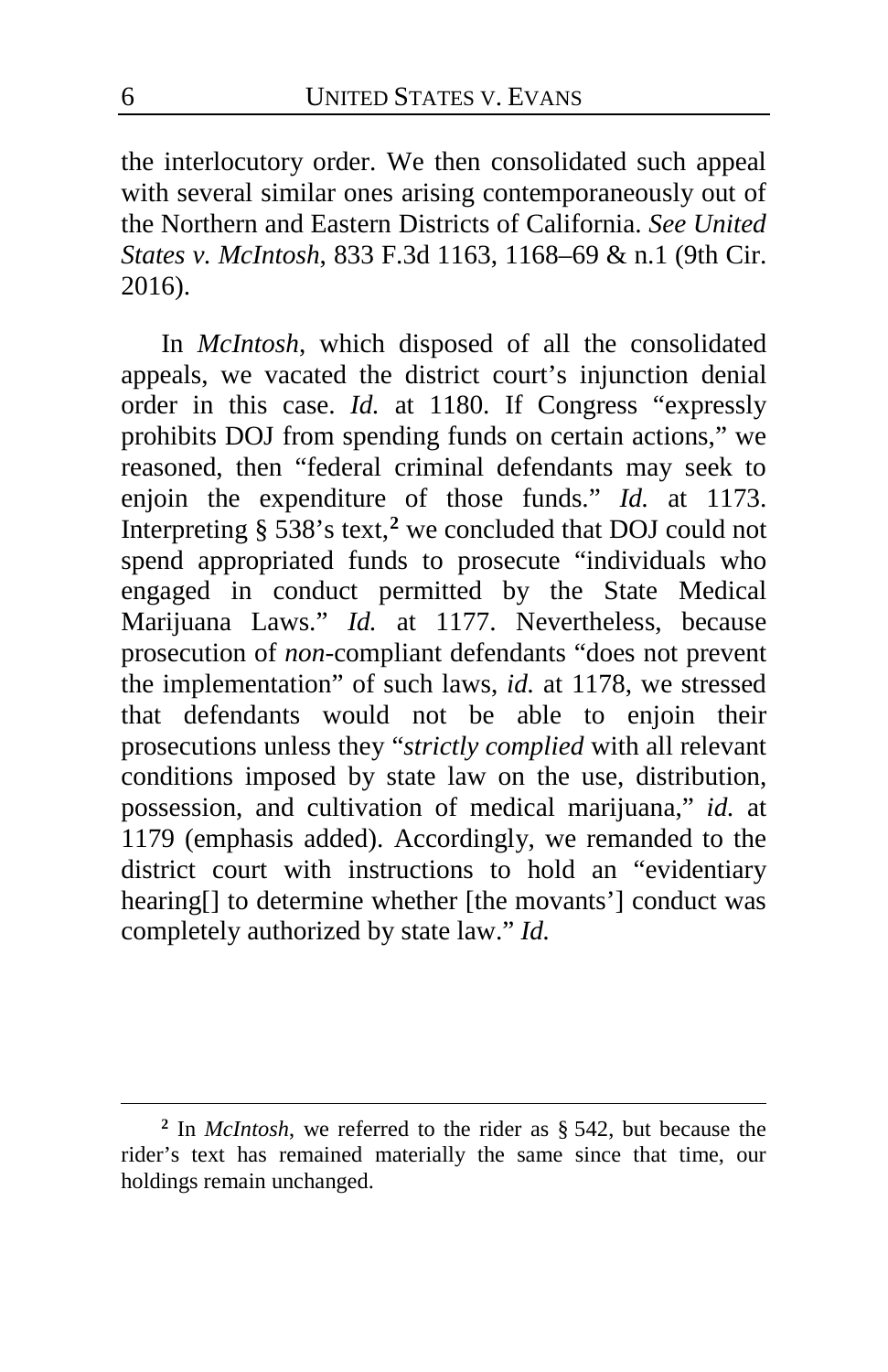#### C

On remand, the district court held a two-day hearing to determine whether Evans and Davis complied with Washington's Medical Use of Cannabis Act ("MUCA").**[3](#page-6-0)** *See* Wash. Rev. Code § 69.51A (2013). Although MUCA "does not decriminalize the medical use of cannabis," it does offer an "affirmative defense" to "qualifying patients and designated providers." *State v. Reis*, 351 P.3d 127, 134 (Wash. 2015); *see also* Wash. Rev. Code § 69.51A.043 (2013) (establishing the defense). Relevant here, a defendant asserting such defense must show (1) that he was either a "designated provider" or a "qualifying patient," *see id.* § 69.51A.010 (2013), and (2) that he possessed no more marijuana than authorized, *see id.* § 69.51A.040 (2013).

The district court placed the burden of proof on the defendants to prove strict compliance with MUCA by a preponderance of the evidence. Because Evans and Davis exercised no "supervisory powers over the grow," the district court focused on "each individual [d]efendant's compliance with state law." The court found that the two smoked marijuana while trimming, but that each failed to demonstrate that he was a "qualifying patient." Accordingly, because Evans and Davis were "not in strict compliance" with MUCA, the district court again denied the motion to enjoin the prosecutions. For a second time, Evans and Davis appeal to this court.

<span id="page-6-0"></span>**<sup>3</sup>** The district court also considered McKinley's compliance with MUCA, but McKinley did not appeal the district court's order. All of the original defendants in this case, except for Evans and Davis, have pleaded guilty.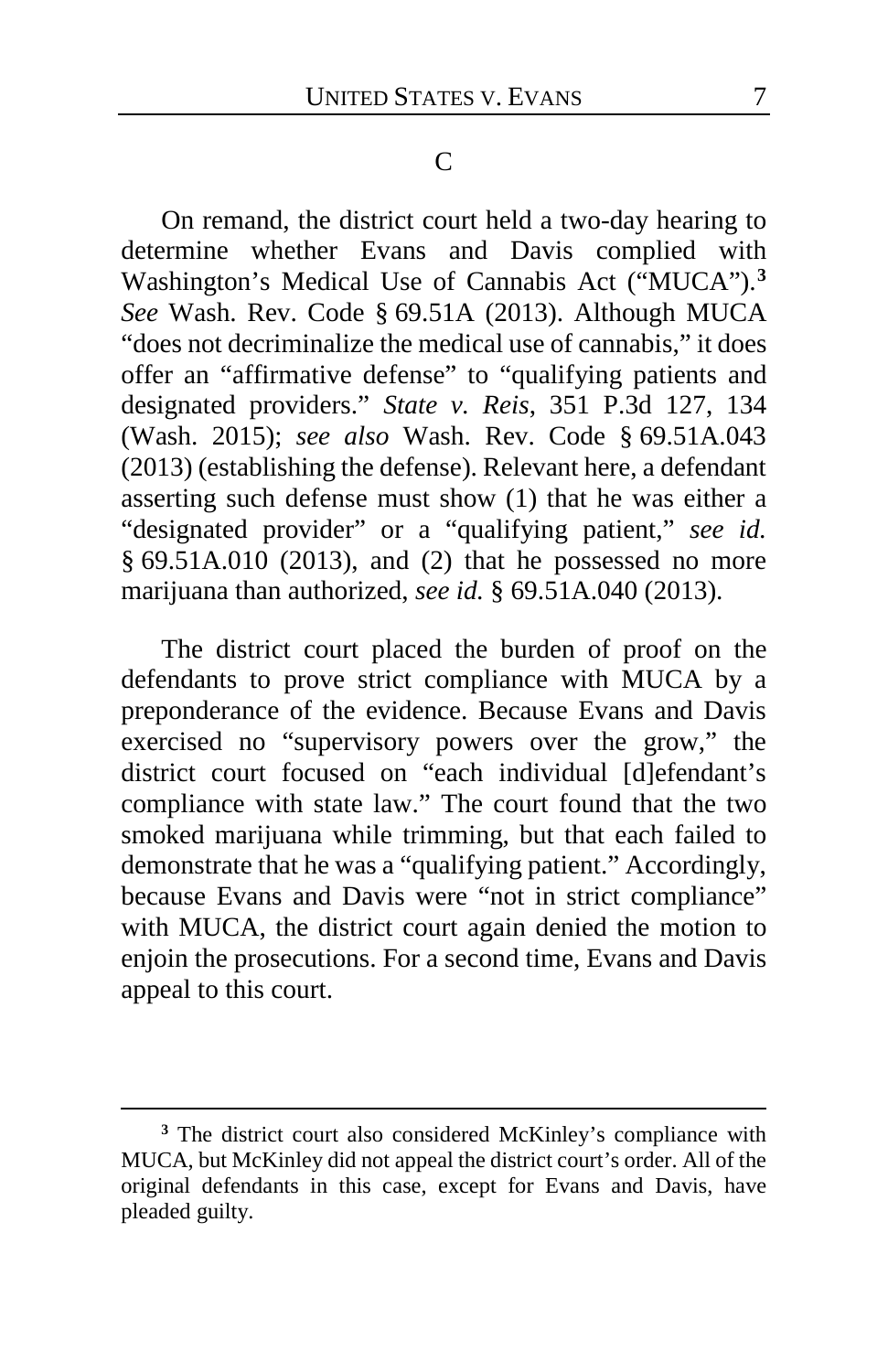#### II

#### A

Evans and Davis initially argue that the district court erred because the Government—not the defendants—should bear the burden of proof in such hearings. In their view, because "having the funds to prosecute an offense is a condition precedent to a continued prosecution," the Government "bears the burden to show that the Defendants' actions did not" comply with MUCA.

Nothing in § 538's text expressly compels a particular burden of proof in such cases or explains who bears that burden, but *McIntosh* itself defeats Evans and Davis's theory. There, we stated that § 538 authorizes defendants to "seek to enjoin" the DOJ's use of funds to prosecute those who comply with state medical-marijuana laws. *McIntosh*, 833 F.3d at 1173. Generally, the party seeking an injunction bears the burden of showing that he is entitled to such a remedy. *See eBay Inc. v. MercExchange, LLC*, 547 U.S. 388, 391 (2006). In this case, then, the burden falls on Evans and Davis because they seek to enjoin the Government's prosecution.

We see no good reason to depart from such baseline rule. First, the appropriations rider does not amend the CSA to impose a new *element* for federal marijuana crimes. *See McIntosh*, 833 F.3d at 1179 n.5; *see also United States v. Nixon*, 839 F.3d 885, 887–88 (9th Cir. 2016) (rejecting the argument that the "appropriations rider suspended the Controlled Substances Act"). Thus, the Government need not prove Evans's and Davis's non-compliance with state law beyond a reasonable doubt in order to convict them. *See Gilmore v. Taylor*, 508 U.S. 333, 359 (1993). Second, although the Supreme Court has said that different standards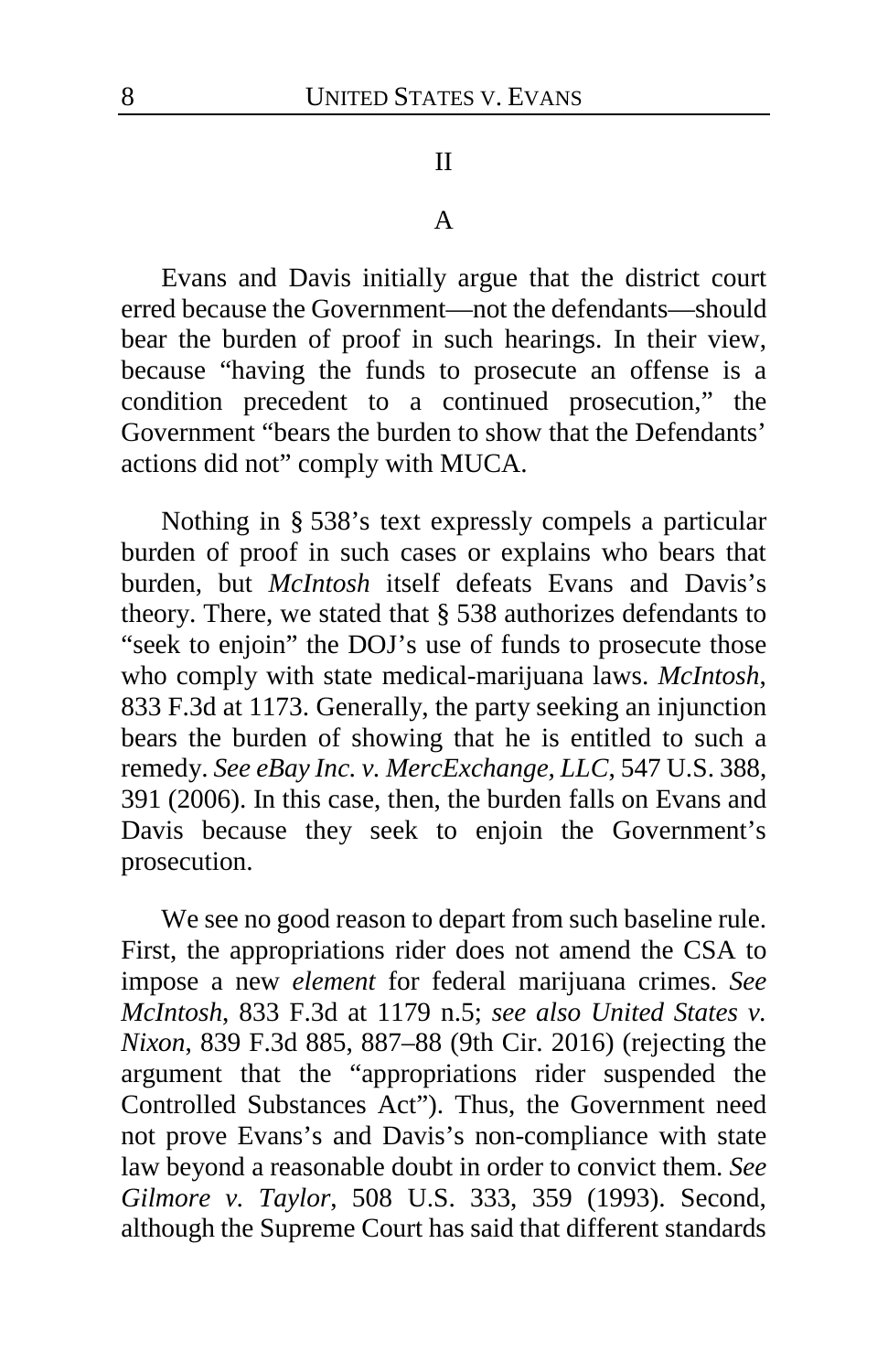of proof sometimes apply where "particularly important individual interests or rights are at stake," *Herman & MacLean v. Huddleston*, 459 U.S. 375, 389 (1983), the appropriations rider does not itself exist to protect such interests. Instead, § 538 prohibits prosecution of individuals only *incidentally—*because such prosecutions "prevent[] the state from giving practical effect to its law providing for nonprosecution of individuals who engage in the permitted conduct." *McIntosh*, 833 F.3d at 1177. Thus, the defendants' liberty interests do not counsel in favor of placing the burden on the Government.

In sum, because § 538 authorizes Evans and Davis to seek to enjoin prosecution, they bear the burden of showing that they are entitled to such an injunction by persuading the court that it is more likely than not that the state's medicalmarijuana laws "completely authorized" their conduct. The district court did not err in placing the burden on them.

B

Evans and Davis next argue that the Government must procure a "jury verdict of noncompliance" in Washington State Court before it can prosecute them for their federal crimes. Because MUCA entitles them to "a jury determination as to whether they complied with the State's medical-marijuana laws," they argue, federal prosecutors must obtain the same.

*McIntosh* again forecloses such argument. The appellants there argued that § 538 forbade DOJ from prosecuting anyone in a state that legalized medical marijuana. Importantly, the defendants claimed that § 538's reference to a state's "implementation" of medicalmarijuana laws "necessarily involve[d] all aspects of putting the law into practical effect, including . . . *procedures and*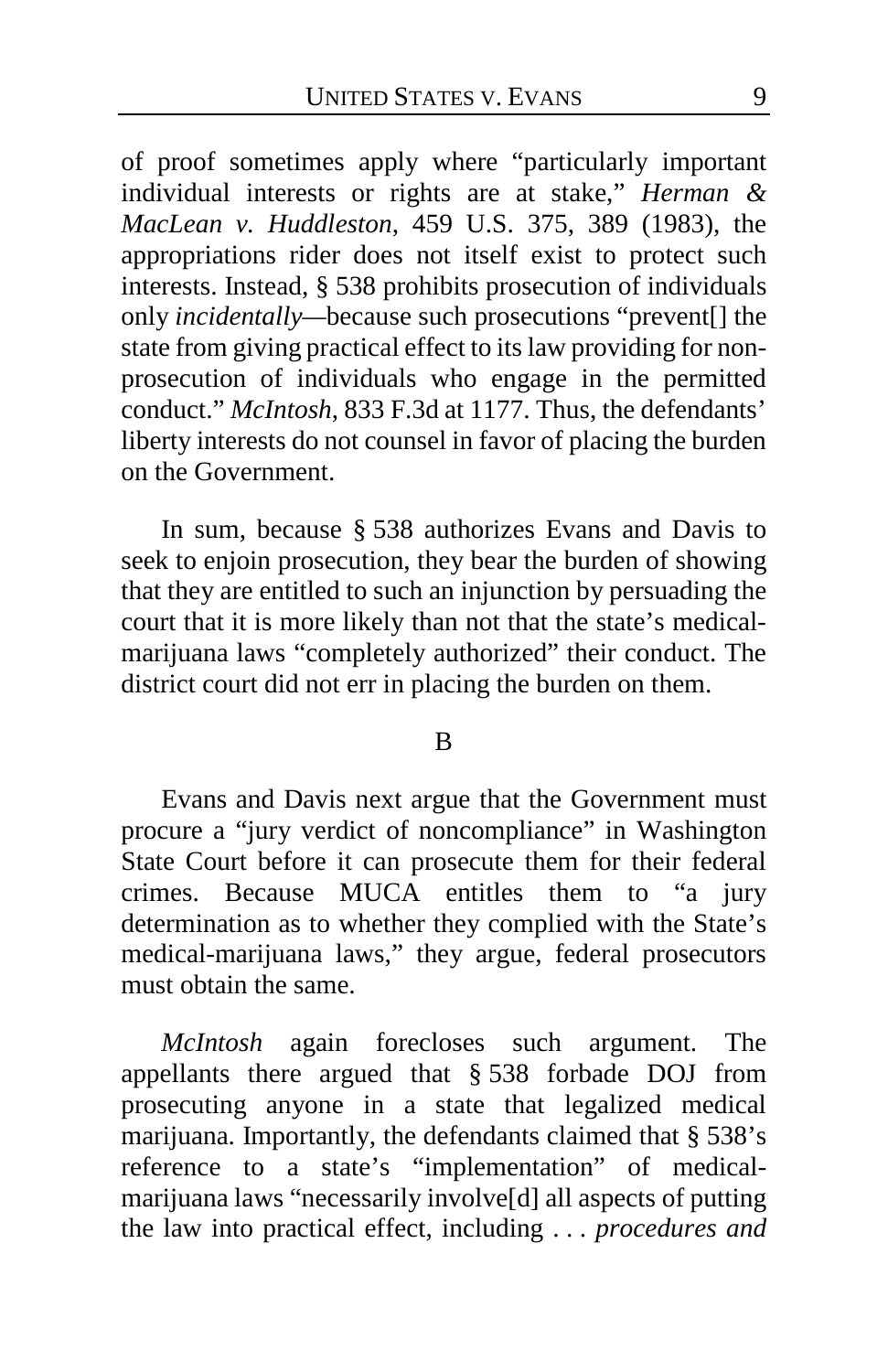*processes for determining the outcome of individual cases*." *McIntosh*, 833 F.3d at 1177 (emphasis added). Rejecting such argument, we concluded that § 538 referenced only "those *specific* rules of state law that *authorize* the use, distribution, possession, or cultivation of medical marijuana." *Id.* at 1178 (emphasis added). Thus, we look to the state law's *substantive* authorizations, not to the *procedural rules* that give practical effect to the state's medical-marijuana regime. In other words, we ask whether the defendant has fully complied with the laws that allow the use, distribution, possession, or cultivation of medical marijuana, not whether he would be entitled to some procedure if the state, rather than the federal government, were prosecuting him in its courts. We are satisfied that Washington's procedural rules—including its jury rules should not be imported into § 538.

#### C

Evans and Davis further argue that the district court erred because it refused to allow them to assert "common law affirmative defenses" to show that the Government may not prosecute them for violating the CSA. But *McIntosh* held that § 538 prohibits DOJ from prosecuting those who "strictly comply" with those "*specific* rules of state law that *authorize*" medical marijuana. *Id.* (emphasis added). Thus, the question under § 538 is whether the defendant's conduct is "completely authorized" by the state's laws authorizing the use, distribution, possession, or cultivation of marijuana—in this case, MUCA. *Id.* at 1179. The defenses that Evans and Davis wish to assert (*e.g.*, "entrapment by estoppel" and "reliance upon advice of counsel") do not arise from MUCA itself, nor do they bear on whether Washington expressly authorized the use of medical marijuana. Evans and Davis may not resort to such common-law defenses to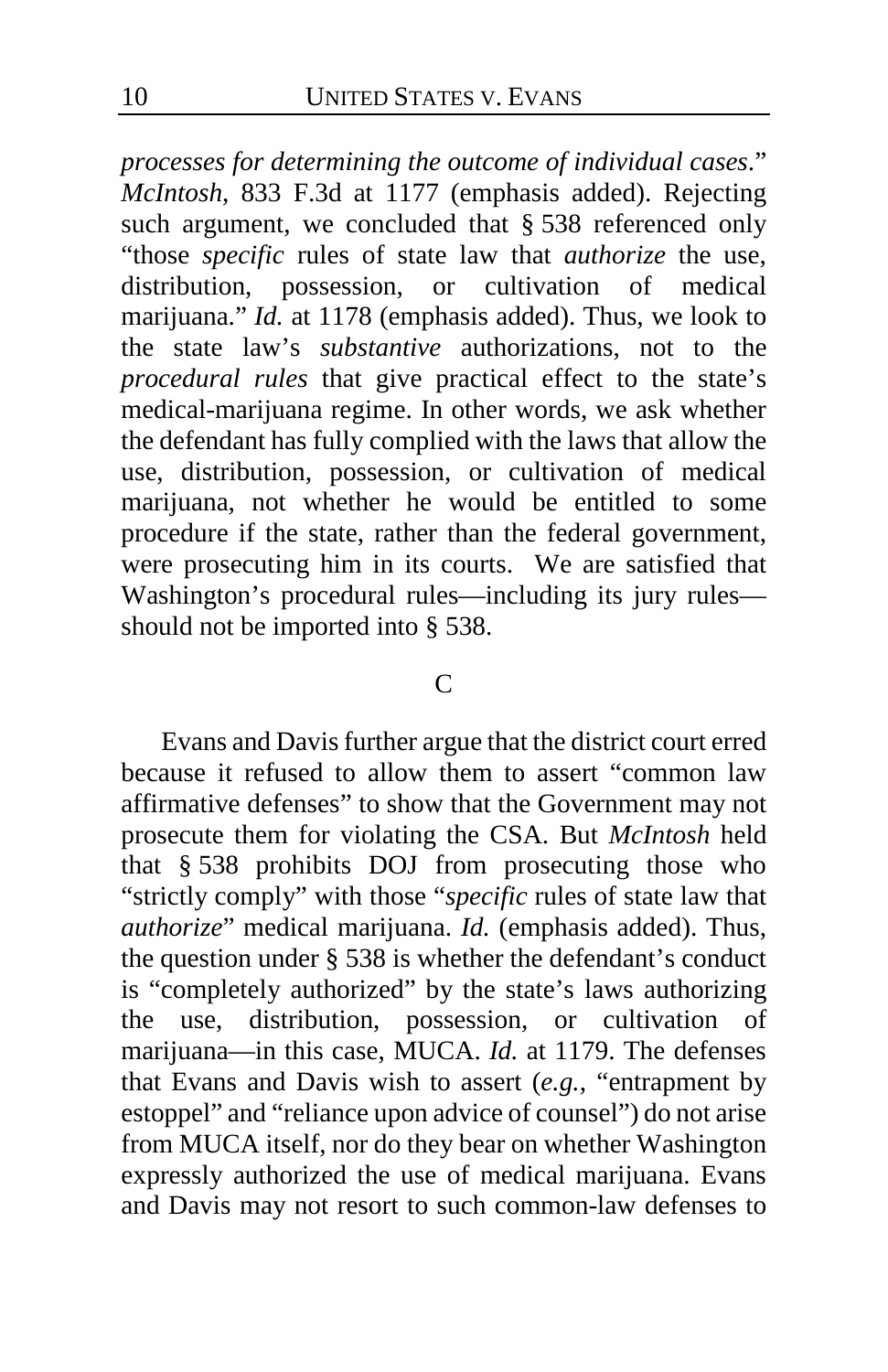show that MUCA authorizes their conduct, and the district court correctly focused on their compliance with MUCA itself.

#### III

Finally, Evans and Davis challenge the district court's factual finding that they did not "strictly comply" with MUCA. Although we review a district court's interpretation of state law de novo, *Garmon v. County of Los Angeles*, 828 F.3d 837, 842 (9th Cir. 2016), when the district court's determination turns upon factual findings, we review for clear error, *United States v. Kent*, 649 F.3d 906, 912 (9th Cir. 2011).

Under MUCA, one who uses or possesses marijuana must show that he is either a "qualifying patient" or a "designated provider" to assert the affirmative defense. Wash. Rev. Code § 69.51A.043 (2013). Both defendants used marijuana from the grow while trimming, and neither claims to be a "designated provider." Accordingly, each must rely on proving that he is a "qualifying patient." Simplifying MUCA's definition somewhat, a qualifying patient is one who has been diagnosed with a "terminal or debilitating medical condition," informed by a "health care professional about the risks and benefits of the medical use of marijuana," and "advised by that health care professional that [the person] may benefit from the medical use of marijuana." Wash. Rev. Code § 69.51A.010(4) (2013).

The district court found that Evans and Davis were not qualifying patients, and we agree. During the hearing, neither defendant introduced a "green card" (*i.e.*, a card indicating that a doctor recommended marijuana usage), and neither called a physician witness to testify to prescribing marijuana to Evans or Davis. Although Evans claimed that